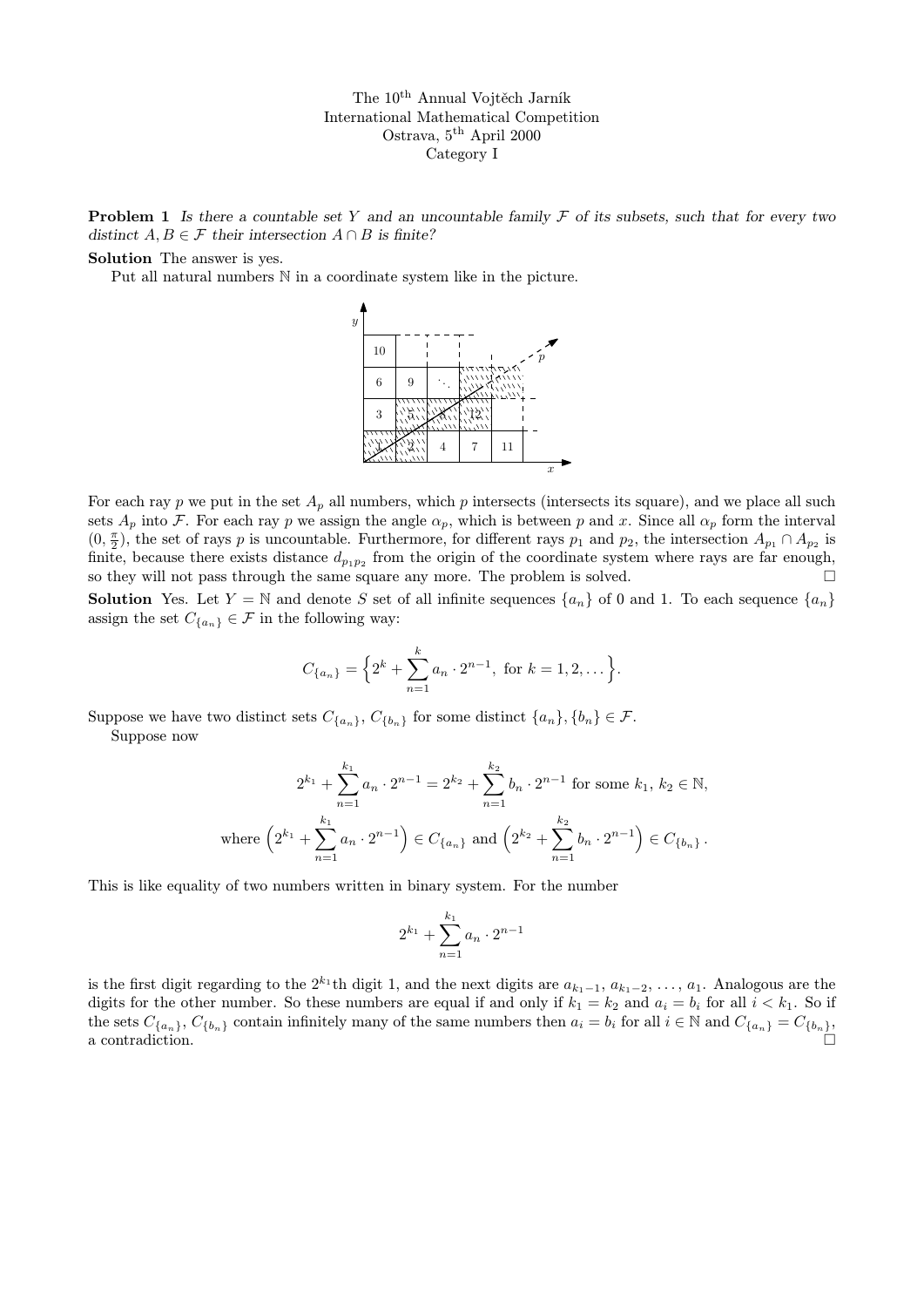**Problem 2** Let  $f: \mathbb{N} \to \mathbb{R}$  be given by

$$
f(n) = n^{\frac{\tau(n)}{2}},
$$

 $n \in \mathbb{N} = \{1, 2, \dots\}$ ,  $\tau(n)$  - the number of divisors of n. Show that f is injective into N. **Solution** Recall that every natural number n greater than 1 can be written uniqely (up to order) as a product

$$
n=p_1^{a_1}p_2^{a_2}\ldots p_k^{a_k},
$$

where the  $p_i$  are different primes and the  $a_i$  are natural numbers. Then

$$
\tau(n) = (1 + a_1)(1 + a_2) \dots (1 + a_k).
$$

Now we show that for every natural number n,  $f(n)$  is also a natural number:

- $f(1) = 1$  is natural,
- if  $n > 1$  and  $\tau(n)$  is even, then  $\frac{\tau(n)}{2}$  is natural and so is  $f(n)$ ,
- if  $n > 1$  and  $\tau(n)$  is odd, then all  $a_i$  are even so n is a square of a natural number and  $f(n)$  is natural too.

Now it is easy to see that prime number p divides the natural number n if and only if it divides  $f(n)$ . We use this fact to prove injectivity of f.

Let  $f(m) = f(n)$ . Then m and n are divisible by the same primes and we can write  $n = p_1^{a_1} p_2^{a_2} \dots p_k^{a_k}$ .  $m = p_1^{b_1} p_2^{b_2} \ldots p_k^{b_k}$ . As  $f(n) = f(m)$ , it is true that  $a_i \tau(n) = b_i \tau(m)$ ,  $i = 1, 2, \ldots k$ . We can assume that  $\tau(n) \leq \tau(m)$  (if not we change m and n). Using this we get  $a_i \geq b_i$  and  $\tau(n) \geq \tau(m)$ . From this follows that  $\tau(n) = \tau(m), a_i = b_i$  and  $n = m$ .

**Solution** Let us write *n* in the form  $n = p_1^{\alpha_1} p_2^{\alpha_2} \dots p_k^{\alpha_k}$ , where  $p_1, p_2, \dots, p_k$  are prime divisors (this representation is unique), and let  $1 = d_1 < d_2 < \cdots < d_{\tau(n)} = n$  be all its divisors. Then

$$
d_1 d_2 \dots d_{\tau(n)} = \sqrt{(d_1 d_{\tau(n)}) \cdot (d_2 d_{\tau(n)-1}) \dots (d_{\tau(n)} d_1)} = \sqrt{n^{\tau(n)}} = n^{\frac{\tau(n)}{2}} = f(n),
$$

since  $d_k d_{\tau(n)-k+1}$ =n. So  $f(n)$  is natural, because it can be expressed as multiple of natural numbers  $d_1, \ldots,$  $d_{\tau(n)}$ . Suppose now  $f(n) = f(m)$  for distinct natural numbers m, n. From  $m^{\frac{\tau(m)}{2}} = f(m) = f(n) = n^{\frac{\tau(n)}{2}}$  it follows that  $m = n^{\frac{\tau(n)}{\tau(m)}}$ . This implies that m and n have the same set of prime divisors, so m can be writen as  $m = p_1^{\beta_1} p_2^{\beta_2} \dots p_k^{\beta_k}$ . The obtained relation  $m = n^{\frac{\tau(n)}{\tau(m)}}$  implies  $\frac{\alpha_1}{\beta_1} = \frac{\alpha_2}{\beta_2} = \dots = \frac{\alpha_k}{\beta_k} = c$ . Without loss of generality we can suppose that  $m > n$ . Then  $c > 1$ , and, since all  $\alpha_i$  and  $\beta_i$  are positive integers, m is divisible by n. So the set of all divisors of n is a subset of the set of all divisors of m, and  $\tau(m) \ge \tau(n)$ . From  $m > n$  we can conclude that  $m^{\frac{\tau(m)}{2}} > n^{\frac{\tau(n)}{2}}$ , a contradiction.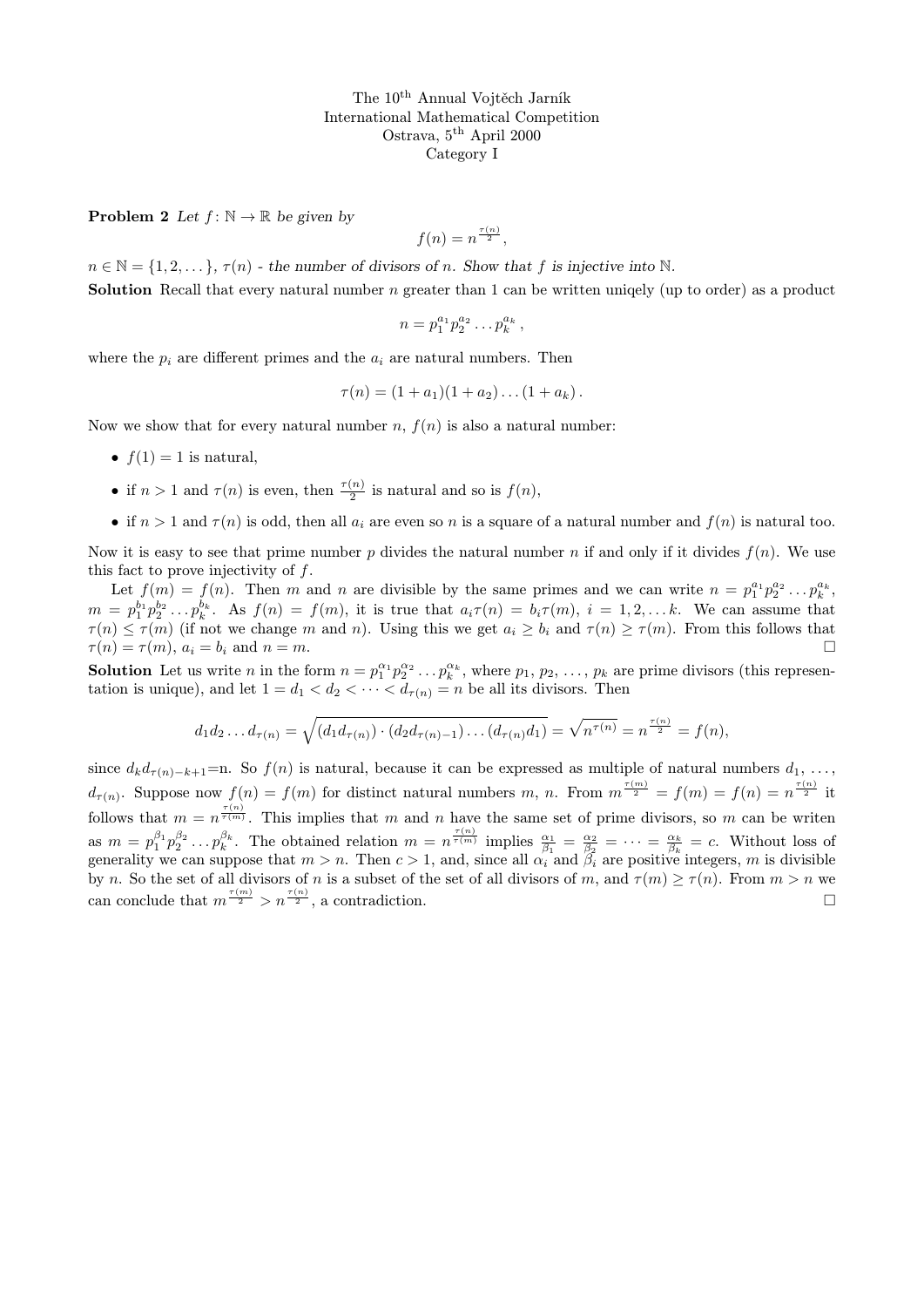**Problem 3** Let  $a_1, a_2, \ldots$  be a bounded sequence of reals. Is it true that

$$
\lim_{N \to \infty} \frac{1}{N} \sum_{n=1}^{N} a_n = b \quad \text{and} \quad \lim_{N \to \infty} \frac{1}{\log N} \sum_{n=1}^{N} \frac{a_n}{n} = c
$$

imply  $b = c$ ?

**Solution** We prove that if  $\frac{1}{N} \sum_{n=1}^{N}$  $\sum_{n=1} a_n \rightarrow b$  for any (not even necessarily bounded) sequence of reals then

$$
\frac{1}{\log N}\sum_{n=1}^N \frac{a_n}{n} \to b\,.
$$

Assume that

$$
\frac{1}{N} \sum_{n=1}^{N} a_n \to b \, .
$$

Define

$$
h_N = \sum_{n=1}^N a_n.
$$

(We have  $h_0 = 0.$ )

Then by our assumption we have  $h_N \to b$  and by definition we get

$$
a_N = Nh_N - (N-1)h_{N-1} = N(h_N - h_{N-1}) + h_{N-1}.
$$

Thus

$$
\sum_{n=1}^{N} \frac{a_n}{n} = \sum_{n=1}^{N} h_n - h_{n+1} + \frac{h_{n-1}}{n} = h_N + \sum_{n=1}^{N} \frac{h_{n-1}}{n}
$$

.

.

Therefore

$$
\frac{1}{\log N} \sum_{n=1}^{N} \frac{a_n}{n} = \frac{h_N}{\log N} + \sum_{n=1}^{N} \frac{h_n}{n}
$$

Since  $h_N$  converges the first term goes to 0. As  $\frac{1}{\log N}$   $\sum^N$  $n=1$  $\frac{1}{n} \to 1$  and  $h_N \to b$  we get that  $\frac{1}{\log N} \sum_{i=1}^{N}$  $n=1$  $\frac{a_n}{n} \to b$ . **Solution** Denote  $\frac{1}{n} \sum_{n=1}^{n}$  $\sum_{i=1}^{n} a_i = b_n, n \ge 1, b_0 = 0$  and  $\frac{1}{\log n} \sum_{i=1}^{n}$  $i=1$  $\frac{a_i}{i} = c_n, n \ge 1$ . The sequence  $\{b_n\}_{n \in \infty}$  converges to

b.

Since  $a_n = nb_n - (n-1)b_{n-1}$ , we obtain

$$
c_n = \frac{1}{\log n} \sum_{i=1}^n \frac{a_i}{i} = \frac{1}{\log n} \sum_{i=1}^n \frac{ib_i - (i-1)b_{i-1}}{i}
$$
  
= 
$$
\frac{1}{\log n} \sum_{i=1}^n (b_i - \frac{i-1}{i}b_{i-1}) = \frac{1}{\log n} (b_n - \sum_{i=1}^{n-1} \frac{b_i}{i+1}).
$$

Let us write  $b_n = b + \varepsilon_n$ , where  $\varepsilon \to 0$ . Then

$$
c_n = \frac{1}{\log n} \left( \left( \sum_{i=1}^n \frac{1}{i} \right) b + \sum_{i=1}^{n-1} \frac{\varepsilon_i}{i+1} + \varepsilon_n \right) = \frac{\sum_{i=1}^n b}{\log n} + \frac{\sum_{i=1}^{n-1} \frac{\varepsilon_i}{i+1}}{\log n} + \frac{\varepsilon_n}{\log n}.
$$

Easily we see  $\frac{\sum_{i=1}^{n} \frac{1}{i}}{\log n} \to 1$ ,  $\frac{\varepsilon_n}{\log n} \to 0$ . For the rest we have

$$
\frac{\sum_{i=1}^{n-1} \frac{\varepsilon_i}{i+1}}{\log n} = \frac{\sum_{i=1}^k \frac{\varepsilon_i}{i+1}}{\log n} + \frac{\sum_{i=k+1}^{n-1} \frac{\varepsilon_i}{i+1}}{\log n}
$$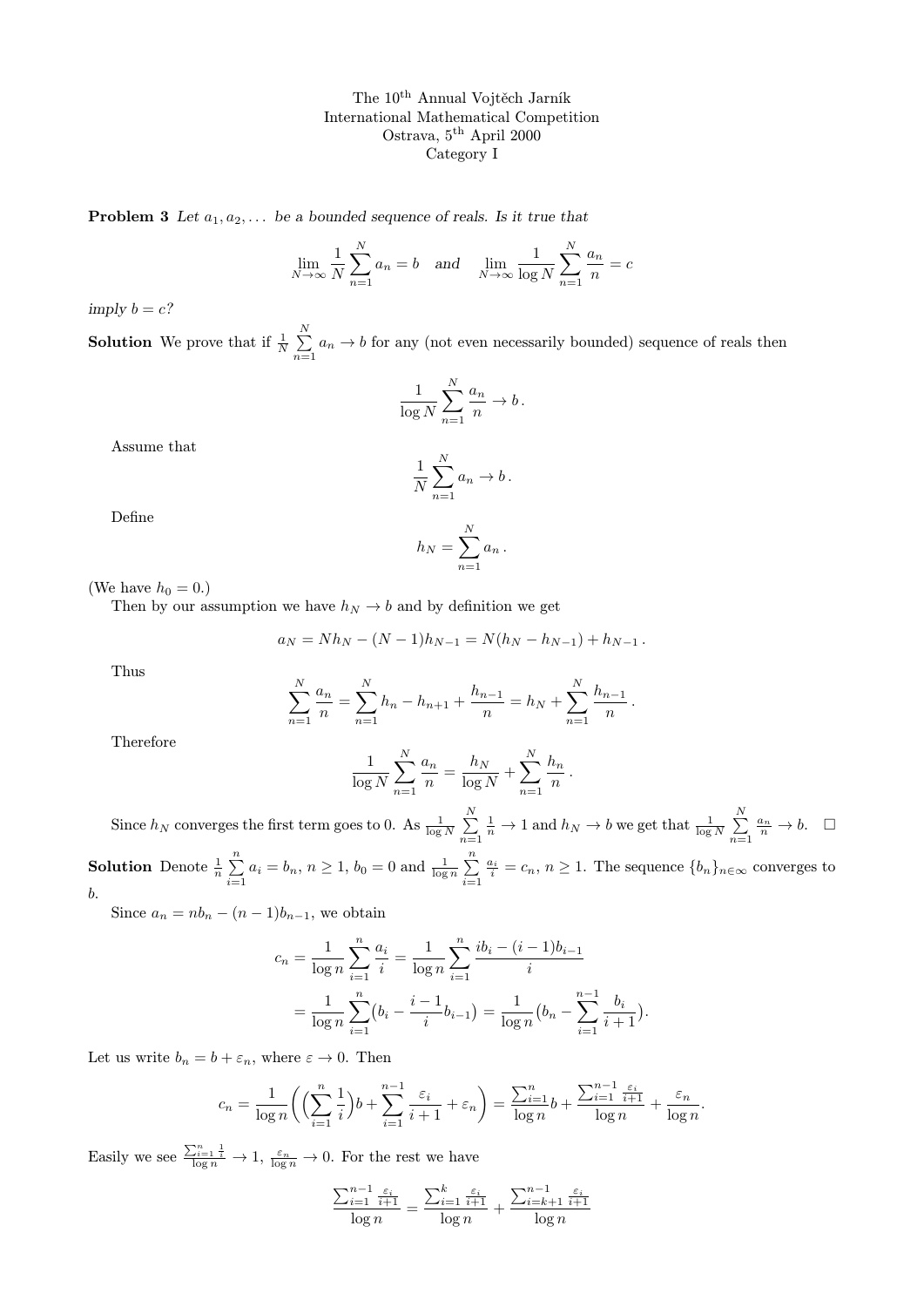and it follows that

$$
\frac{\sum_{i=1}^{k} \frac{\varepsilon_i}{i+1}}{\log n} \to 0 \quad \text{ for } n \to \infty,
$$
  

$$
\left| \frac{\sum_{i=k+1}^{n-1} \frac{\varepsilon_i}{i+1}}{\log n} \right| \le \sup_{j \ge k} \{ |\varepsilon_j| \} \cdot \frac{\sum_{i=k+1}^{n-1} \frac{1}{i}}{\log n} \le \sup_{j \ge k} \{ |\varepsilon_j| \} \quad \text{ for all } n \ge k.
$$

Since  $\sup_{j\geq k} \{|\varepsilon_j|\} \to 0$  for  $k \to \infty$  and our choice of k can be arbitrary large, we got  $c_n \to b$ , and the problem is solved.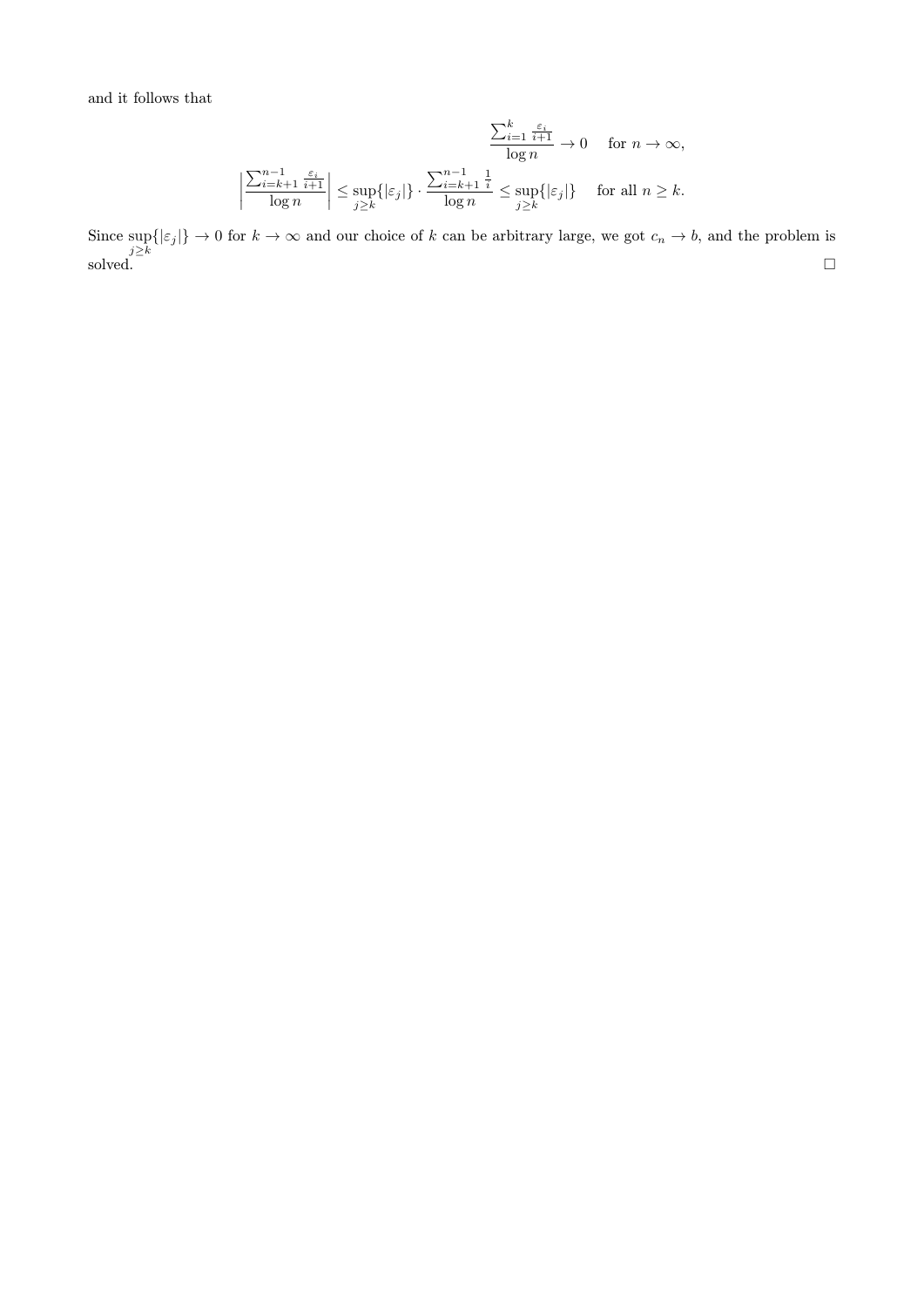Problem 4 Let us choose arbitrarily n vertices of a regular 2n-gon and colour them red. Remaining vertices are coloured blue. We arrange all red-red distances into a nondecreasing sequence and do the same with blue-blue distances. Prove that the sequences are equal.

**Solution** Let  $1 \geq m \geq n$  be the combinatorial distance (i.e. the Euclidean distance  $d_m$  between the first and  $(m + 1)$ -st vertices corresponds to m). For a given m denote by k the gcd of 2n and m. The original 2n-gon can be decomposed into k disjoint  $\frac{2n}{k}$ -gons of edge lenght  $d_m$ . Assume that there are  $r_i$  red and  $b_i$  blue vertices on the *i*-th  $\frac{2n}{k}$ -gon, and denote  $c_i$  to be the number of oriented red  $\rightarrow$  blue changes between the neighboring vertices. The number of neighboring blue pairs equals  $r_i - c_i$ , while the number of neighboring blue pairs equals  $b_i - c_i$ . The total number of neighoring red pairs will be  $\sum$  $\sum_i (r_i - c_i) = n - \sum_i$  $\sum_i c_i$  which is the same as the total number  $\sum$  $\sum_i (b_i - c_i) = n - \sum_i$  $\sum_i c_i$  of neighboring blue pairs.

Solution It is enough to show, that the number of each particular distance is same among both red–red and blue–blue pairs. Choose one of the used distances, let us say d. Denote  $d_{rr}$  to be the number of red–red pairs with distance d and analogously  $d_{bb}$  number of blue–blue pairs and  $d_{rb}$  number of red–blue pairs with distance d. Clearly  $2d_{rr} + d_{rb} = 2n$ , since  $2 \times$  number of red–red pairs plus  $1 \times$  red–blue pairs gives  $2 \times$  number of red vertices. Analogously  $2d_{bb} + d_{rb} = 2n$ . By subtracting one relation from the other we get  $2d_{bb} = 2d_{rr}$ , which is the end.  $\Box$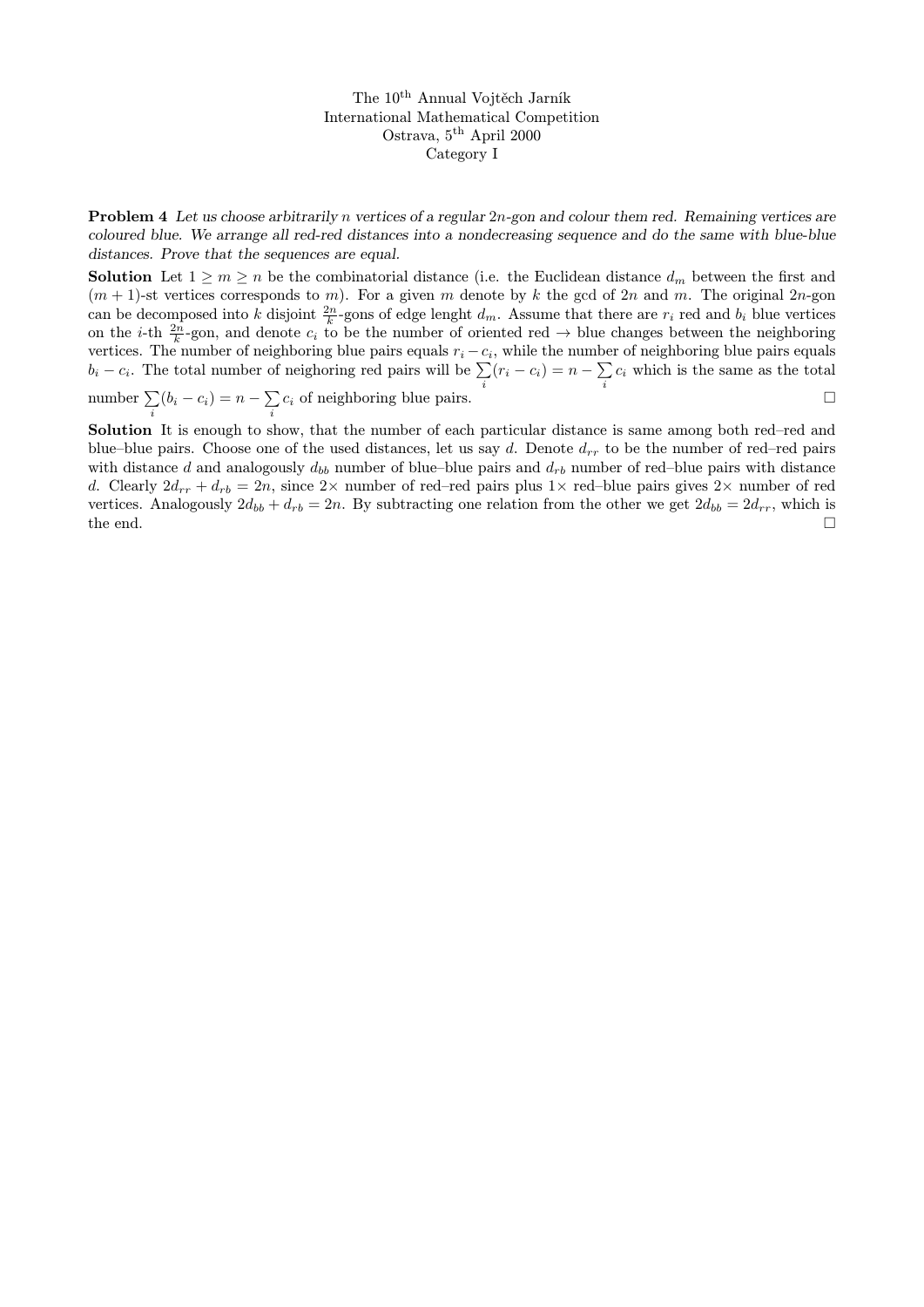**Problem 1** Let p be a prime of the form  $p = 4n - 1$  where n is a positive integer. Prove that

$$
\prod_{k=1}^{p} (k^2 + 1) \equiv 4 \pmod{p}.
$$

**Solution** Consider the polynomials  $P(x) = \prod_{k=1}^{p} (k^2 - x^2)$  and  $p(x) = \prod_{k=1}^{p-1} (k - x)$ . Easily we see that  $P(x) = p(x) \cdot p(-x) \cdot (p^2 - x^2).$ 

Since  $p(x)$  is of degree  $p-1$  and has roots 1, 2, ...,  $p-1$ ,  $p(x)$  is congruent modulo p to the polynomial  $q(x) = x^{p-1} - 1$ , which has also roots 1, 2, ...,  $p-1$ . Therefore

$$
P(x) = p(x)p(-x)(p^2 - x^2) \equiv q(x)q(-x)(p^2 - x^2) \equiv q(x)q(-x)(-x^2) \pmod{p}
$$

and it follows that

$$
\prod_{k=1}^{p} (k^2 + 1) = P(i) \equiv q(i) \cdot q(-i) \cdot (-i^2) = (i^{p-1} - 1) \cdot ((-i)^{p-1} - 1)
$$

$$
= (i^{4n-2} - 1) \cdot ((-i)^{4n-2} - 1) = (-2) \cdot (-2) = 4 \pmod{p}.
$$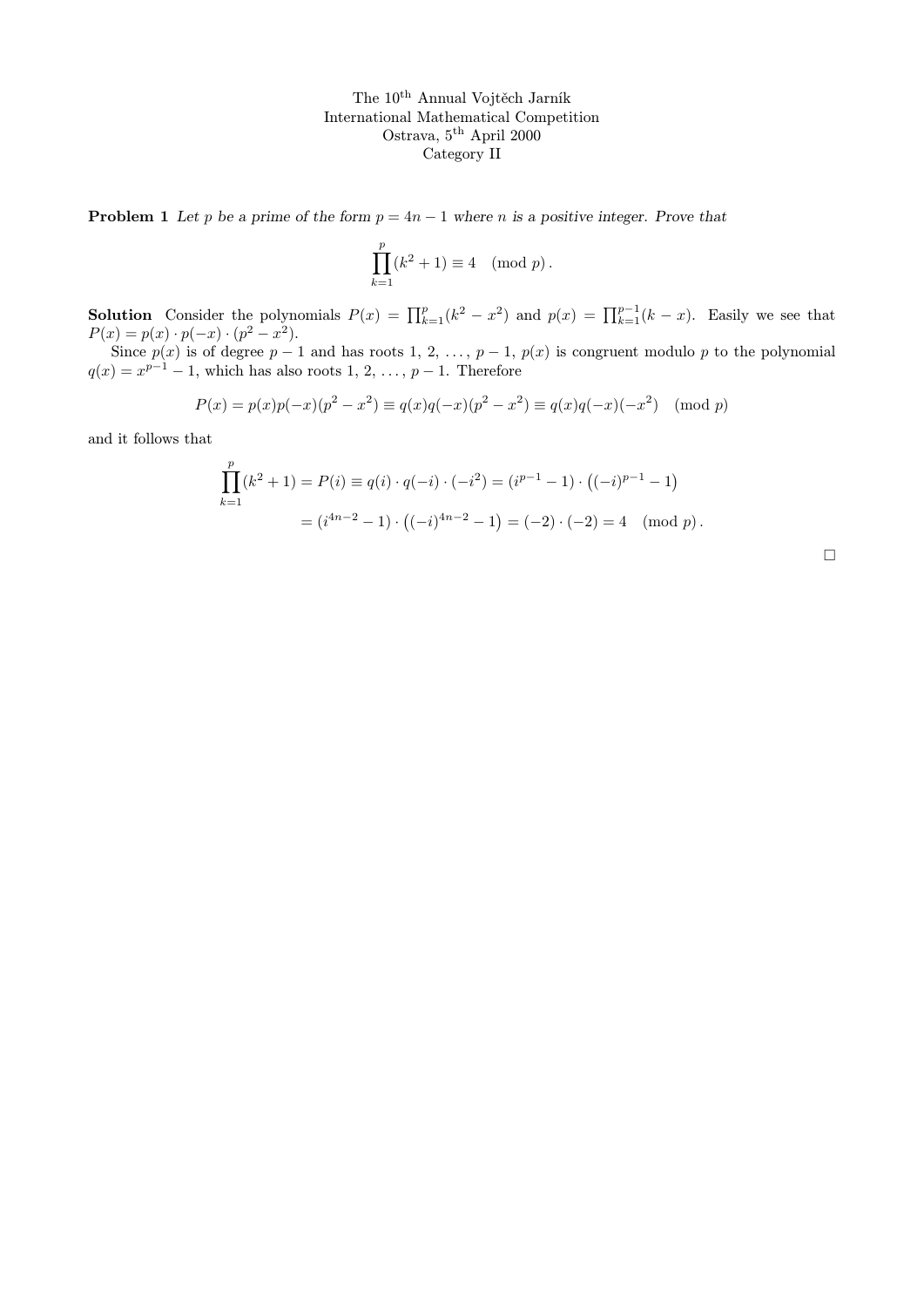**Problem 2** If we write the sequence AAABABBB along the perimeter of a circle, then every word of the length 3 consisting of letters A and B (i.e. AAA, AAB, ABA, BAB, ABB, BBB, BBA, BAA) occurs exactly once on the perimeter. Decide whether it is possible to write a sequence of letters from a k-element alphabet along the perimeter of a circle in such a way that every word of the length  $l$  (i.e. an ordered l-tuple of letters) occurs exactly once on the perimeter.

**Solution** Let us denote the alphabet by P. Let us form the directed graph  $G = (V, E)$ , where V  $\{[a_1, \ldots, a_{l-1}]; a_i \in P\}$  and  $E = \{[[a_1, \ldots, a_{l-1}],[b_1, \ldots, b_{l-1}]]; a_2 = b_1, a_3 = b_2, \ldots, a_{l-1} = b_{l-2}\}.$ 

First, considering any two vertices  $[a_1, \ldots, a_{l-1}]$  and  $[b_1, \ldots, b_{l-1}]$ , we find that there must be at least one oriented path between them:

 $[a_1, \ldots, a_{l-1}] \rightarrow [a_2, \ldots, a_{l-1}, b_1] \rightarrow [a_3, \ldots, a_{l-1}, b_1, b_2] \rightarrow \cdots \rightarrow [b_1, \ldots, b_{l-1}]$ 

(some vertices and arcs can repeat in the sequence). This implies that the graph is strongly connected.

Second, we realize that every vertex  $[a_1, \ldots, a_{l-1}]$  has exactly k outgoing and k ingoing arcs: the outgoing arcs are directed to the vertices  $[a_2, \ldots, a_{l-1}, o]$ , where o goes through the the whole alphabet P, and the ingoing come from vertices  $[i, a_1, \ldots, a_{l-2}]$ , where i also goes through the whole alphabet. That means that the inner and outer degrees of every vertex are identical and the graph is an Euler (directed) graph. As a consequence, there exists an Eulerian cycle in it, i.e. a cycle containing all arcs going through every arc exactly once. We can now form the searched for cyclic sequence as follows:

Let us start with an arbitrary vertex and write down its sequence  $a_1, \ldots, a_{l-1}$ .

Let us follow the Eulerian cycle and add the last letter of every vertex to the sequence until we reach the starting vertex again. Now we delete the last  $l - 1$  letters (which are necessarily the same as the starting ones). Since there is a bijection between the set of all  $l$ -letter words and the set of arcs  $V$ :

$$
[a_1,\ldots,a_l] \longleftrightarrow [[a_1,\ldots,a_{l-1}],[a_2,\ldots,a_l]],
$$

it is clear that the sequence has the demanded properties.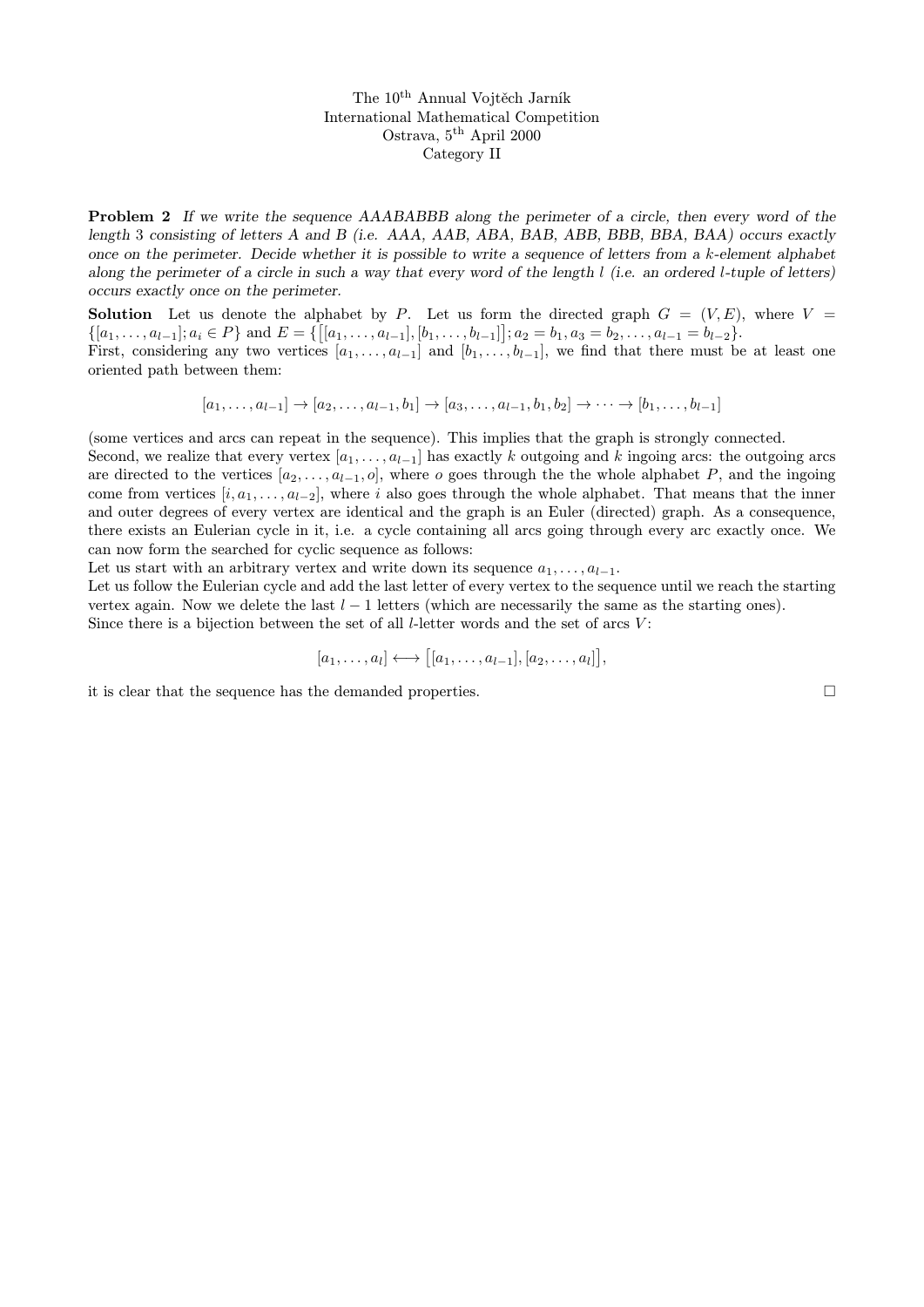**Problem 3** Let m, n be positive integers and let  $x \in [0, 1]$ . Prove that

$$
(1 - xn)m + (1 - (1 - x)m)n \ge 1.
$$

**Solution** We will prove that  $(1 - x^n)^m \ge 1 - (1 - (1 - x)^m)^n$ .

Take an  $m \times n$  chessboard. The probability, that one particular square is black, is  $x \in [0, 1]$ , the probability of being white is  $x - 1$ . Assume this for all squares. Then

 $(1-x)^m$  is the probability that the whole row is white

 $1 - (1 - x)^m$  is the probability that there is at least one black in the row

 $(1 - (1 - x)^m)^n$  is the probability that in each row there is at least one black

 $1 - (1 - (1 - x)^m)^n$  is the probability that at least one row does not contain a black.

Denote by A the last event, in which some row does not a contain black (it is all white). We continue:

 $1 - x^n$  is the probability that the column contains at least one white

 $(1-x^n)^m$  is the probability that each column contains at least one white.

Denote by B the event in which each column contains at least one white. It is clear that  $A \subset B$ , because if one row is white then each column contains some white. Therefore is  $P(b) \ge P(A)$ , written in the other form:  $(1-x^n)^m \ge 1 - (1-(1-x)^m)$ n.